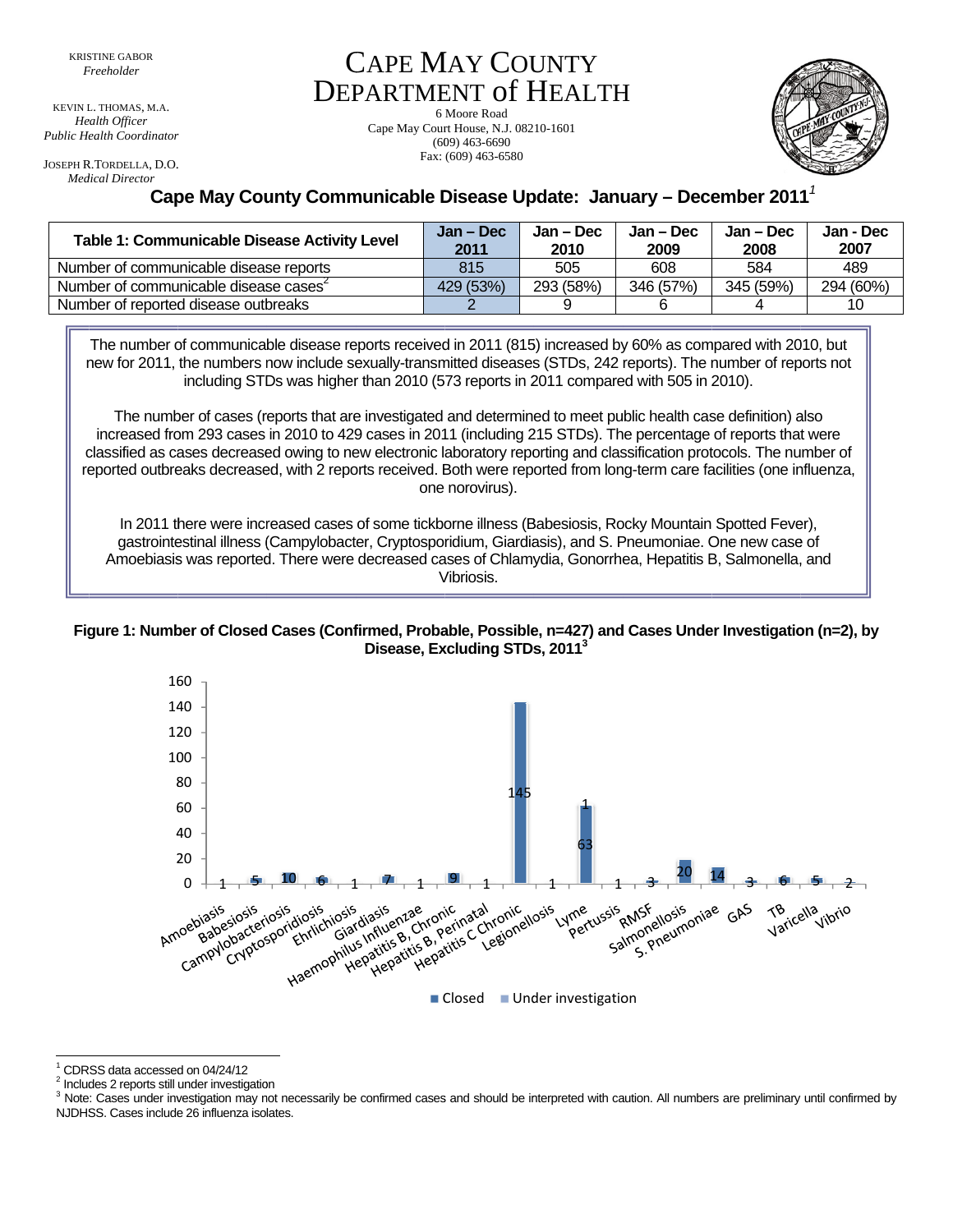## Figure 2: Number of Selected Reported STD Cases by Disease and Sex, 2007-2011



\*<5 cases of syphilis reported each year

## Table 2: Reported Disease Outbreaks, 2011

| <b>Description</b>    | <b>Setting</b>          | <b>Initial</b><br><b>Onset</b> | <b>Notes</b>                 |
|-----------------------|-------------------------|--------------------------------|------------------------------|
| Respiratory/influenza | Long-term care facility | Jan 12                         | 18 ill; laboratory confirmed |
| Norovirus             | Long-term care facility | Mar 17                         | 31 ill; laboratory confirmed |

## Figure 3a: Number of Hepatitis C Cases Closed or Under Investigation, by year, 2008 - 2011



Additional information on communicable disease can be requested through: Kim Cervantes, MA, MPH, CIC Epidemiologist, Cape May County Department of Health Tel: 463-6690; Fax: 463-6580 E-mail: kcervantes@co.cape-may.nj.us